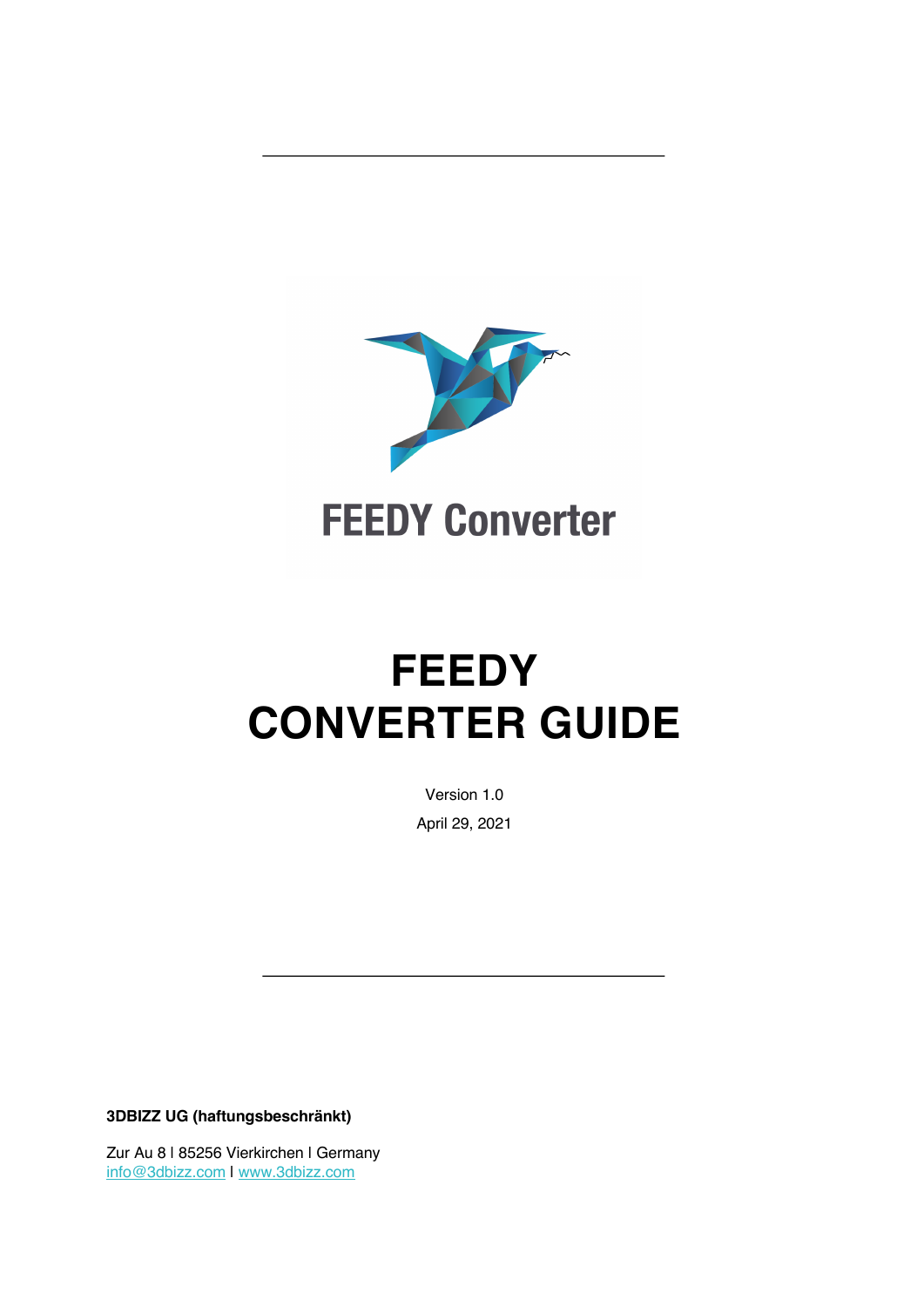## SOBIZZ

### **INHALTSVERZEICHNIS**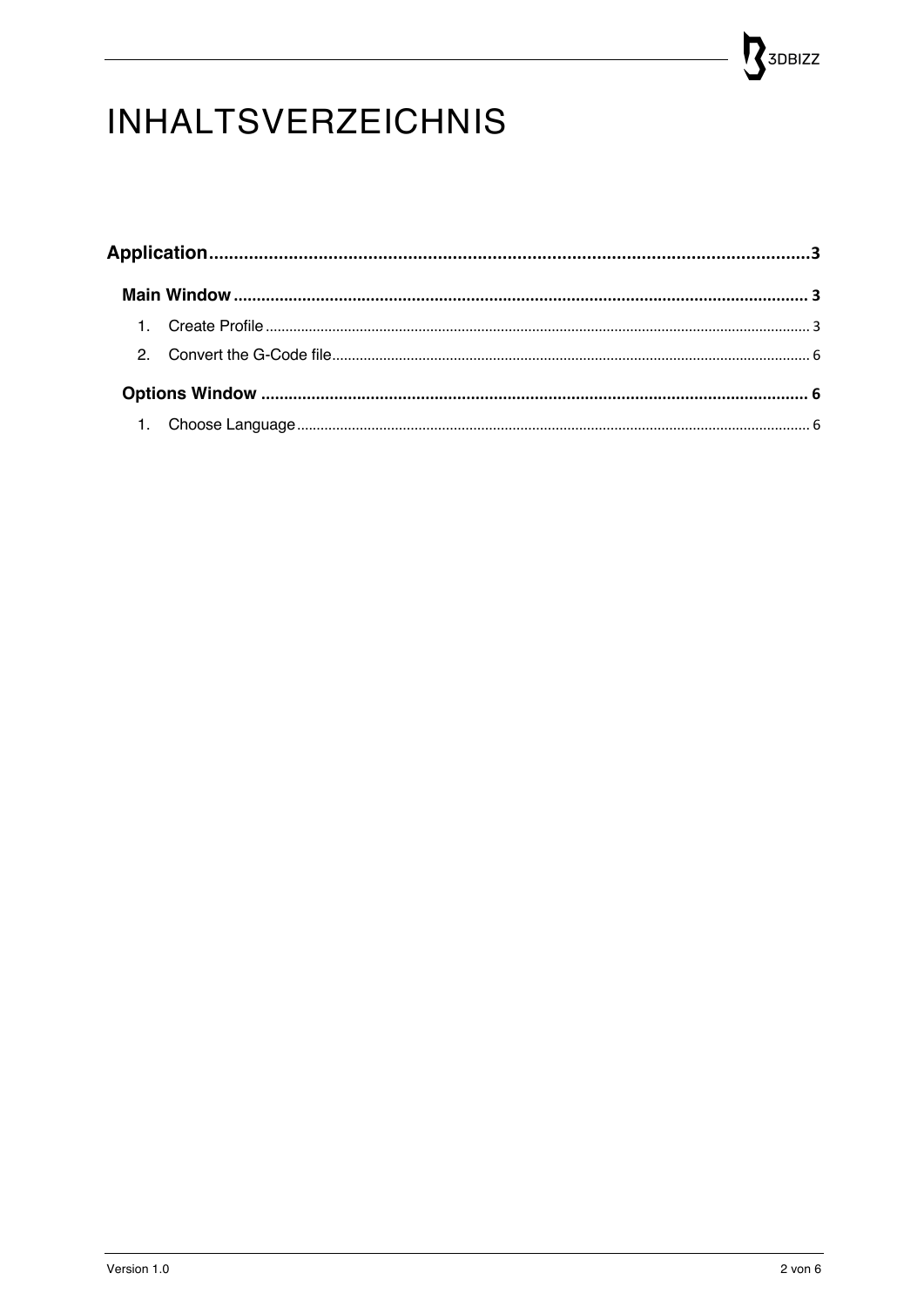### APPLICATION MAIN WINDOW

| <b>X</b> FEEDY Converter |                              |             |                    |  | $\Box$ | $\times$ |  |
|--------------------------|------------------------------|-------------|--------------------|--|--------|----------|--|
| File<br>Help             |                              |             |                    |  |        |          |  |
|                          |                              |             |                    |  |        |          |  |
|                          | Open File                    | Upload file |                    |  |        |          |  |
|                          | Profile                      |             |                    |  |        |          |  |
|                          |                              |             |                    |  |        |          |  |
|                          |                              |             |                    |  |        |          |  |
|                          |                              |             |                    |  |        |          |  |
|                          |                              |             |                    |  |        |          |  |
|                          | Number of Units              |             | 3                  |  |        |          |  |
|                          | <b>Retraction Gear Ratio</b> |             | 1:1                |  |        |          |  |
|                          | Configuration                |             | <b>Bowden Tube</b> |  |        |          |  |
|                          | G-Code Flavor                |             | Ultimaker 2        |  |        |          |  |
|                          |                              |             |                    |  |        |          |  |
|                          |                              |             |                    |  |        |          |  |
|                          |                              |             | <b>CONVERT</b>     |  |        |          |  |
|                          |                              |             |                    |  |        |          |  |
|                          |                              |             |                    |  |        |          |  |
|                          |                              |             |                    |  |        |          |  |
|                          |                              |             |                    |  |        |          |  |
| <b>FEEDY Converter</b>   |                              |             |                    |  |        |          |  |
|                          |                              |             |                    |  |        |          |  |

After the installation, you will find an icon of the Feedy Converter on the Desktop. By double clicking on this icon, you can open the application.

If the Feedy Converter doesn't start after a few moments, you probably have to run it as administrator. To do so, just right click on the item and select "Run as Administrator" from the dropdown menu. This is the main window of the Feedy Converter Application. The next chapters will guide you through the use of the software.

#### 1. Create Profile



To create a new profile, please follow the instructions:

In the main window go to the combobox Profile and pick » "Create new Profile …"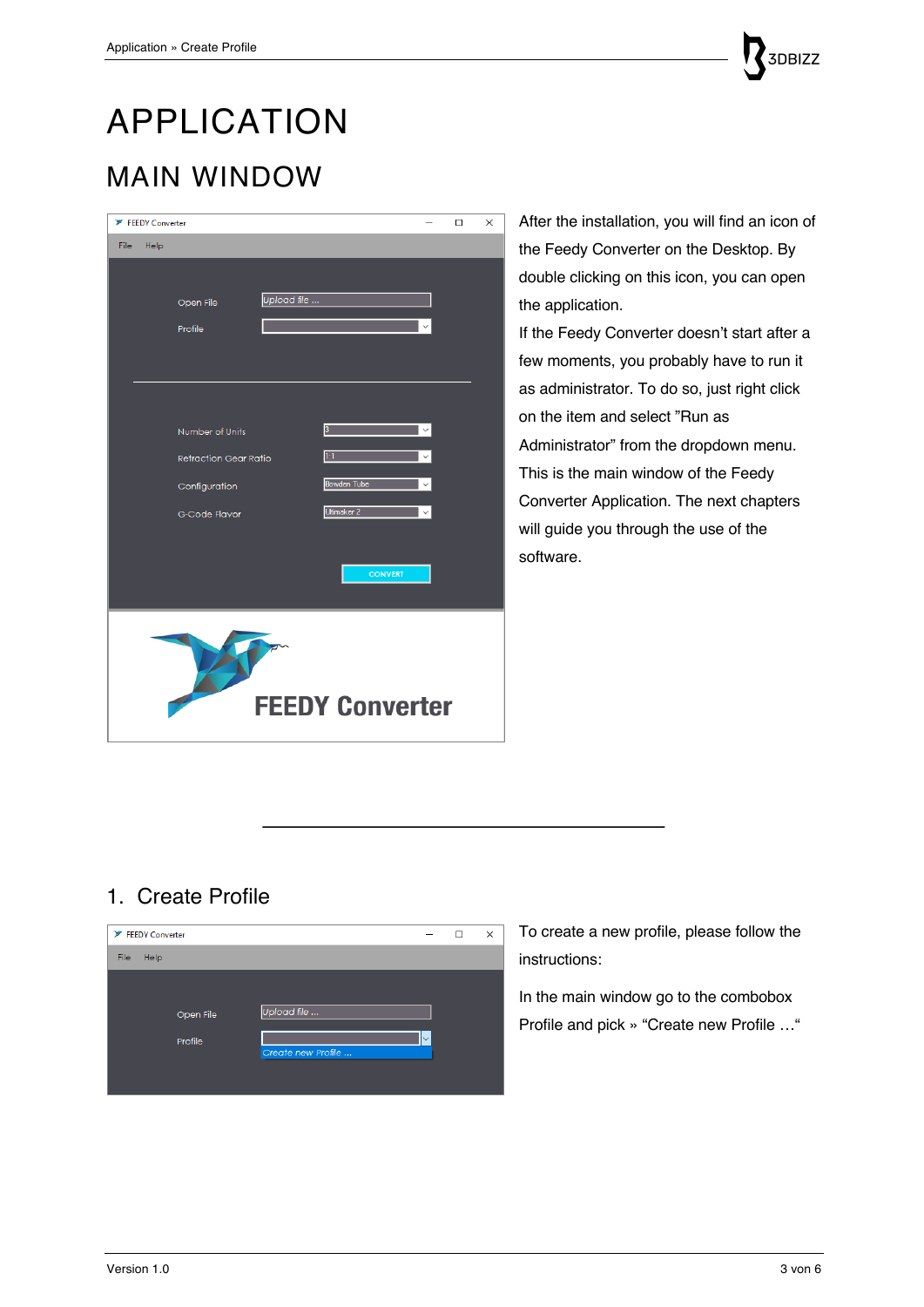

A new window will appear » Click on "Profiles"

3DBIZZ

Click on "New Profile …"

Enter a Profile Name and define your printer features.

| <b>X</b> FEEDY Converter |                 |                              | $\Box$<br>$\times$<br>-                             |
|--------------------------|-----------------|------------------------------|-----------------------------------------------------|
| Profiles                 | <b>Profiles</b> |                              |                                                     |
| General                  | New Profile     | Profile Name                 | Profile                                             |
|                          |                 | <b>Printer Manufacturer</b>  | Anycubic<br>Anycubic                                |
|                          |                 | <b>Printer Model</b>         | Creality3D<br>Geeetech<br>Prusa3D<br>Ultimaker B.V. |
|                          |                 | Number of Units              | Other                                               |
|                          |                 | <b>Retraction Gear Ratio</b> | $\overline{1:2}$                                    |
|                          |                 | Configuration                | Direct Drive 1                                      |
|                          |                 | G-Code Flavor                | RepRap                                              |
|                          |                 |                              |                                                     |
|                          |                 |                              | Save                                                |
|                          |                 |                              |                                                     |

For the printer features you can set up those options:

1. Printer Manufacturer

You can choose your printer Manufacturer from the combobox, or choose "other" if your printer Manufacturer does not appear among choices, and then enter your printer Manufacturer and Model.

- 2. Printer Model (Note that for every printer Manufacturer there is a different set of models).
- 3. Number of Units: Please enter the number of units of your Feedy in use.
- 4. Retraction Gear Ratio: The Retraction Gear Ratio defines the retraction length for switching the filament unit. It can be adjusted from 1:1 up to 1:5, which leads to a retraction length of approximately 40mm up to approximately 200mm.
- 5. Configuration: The Configuration defines the assembly situation of 3Dfeedy on your 3D-printer
- 6. G-Code Flavor : The G-Code Flavor defines the g-code to be generated. The G-Code Flavor is dependent on your 3D-printer and its settings should be identical to the ones in your Slicer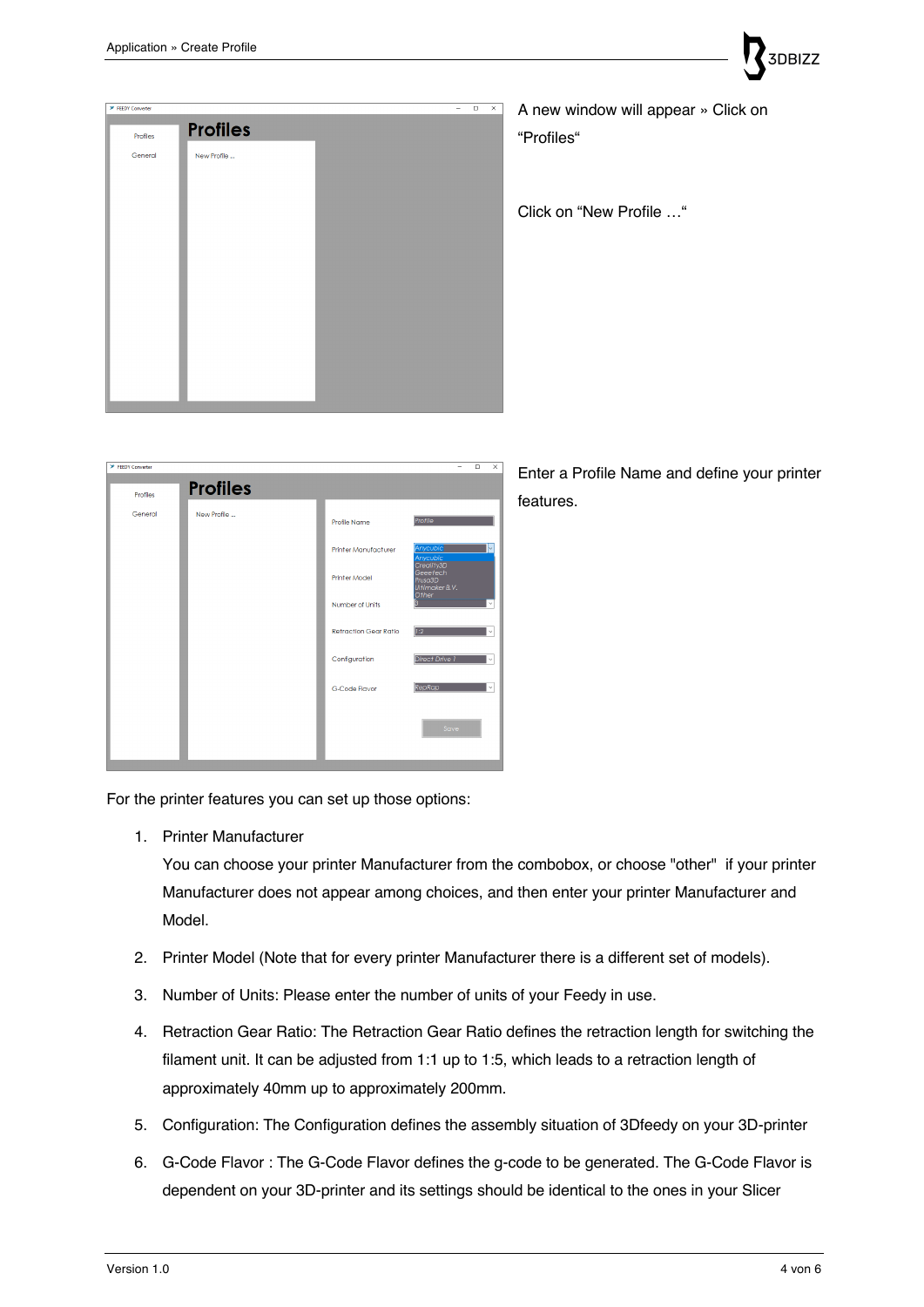

Don't forget to click on "Save" to save your profile.

Now your new profile is created and you can load it from the main window.

| <b>X</b> FEEDY Converter     |                        |                |              | □ | $\times$ |  |  |
|------------------------------|------------------------|----------------|--------------|---|----------|--|--|
| File<br>Help                 |                        |                |              |   |          |  |  |
|                              |                        |                |              |   |          |  |  |
|                              | Upload file            |                |              |   |          |  |  |
| Open File                    |                        |                |              |   |          |  |  |
| Profile                      | Profile 1<br>Profile 1 |                |              |   |          |  |  |
|                              | Create new Profile     |                |              |   |          |  |  |
|                              |                        |                |              |   |          |  |  |
|                              |                        |                |              |   |          |  |  |
| Number of Units              |                        | 3              |              |   |          |  |  |
|                              |                        |                |              |   |          |  |  |
| <b>Retraction Gear Ratio</b> |                        | 1:2            | $\checkmark$ |   |          |  |  |
| Configuration                |                        | Direct Drive 1 | $\checkmark$ |   |          |  |  |
| G-Code Flavor                |                        | RepRap         | $\checkmark$ |   |          |  |  |
|                              |                        |                |              |   |          |  |  |
|                              |                        |                |              |   |          |  |  |
|                              |                        | <b>CONVERT</b> |              |   |          |  |  |
|                              |                        |                |              |   |          |  |  |
|                              |                        |                |              |   |          |  |  |
|                              |                        |                |              |   |          |  |  |
|                              |                        |                |              |   |          |  |  |
|                              |                        |                |              |   |          |  |  |
| <b>FEEDY Converter</b>       |                        |                |              |   |          |  |  |
|                              |                        |                |              |   |          |  |  |

By choosing the profile you created, the features Number of Units, Retraction Gear Ratio, Configuration and G-Code Flavor are automatically preloaded but the option to change the settings is still remaining.